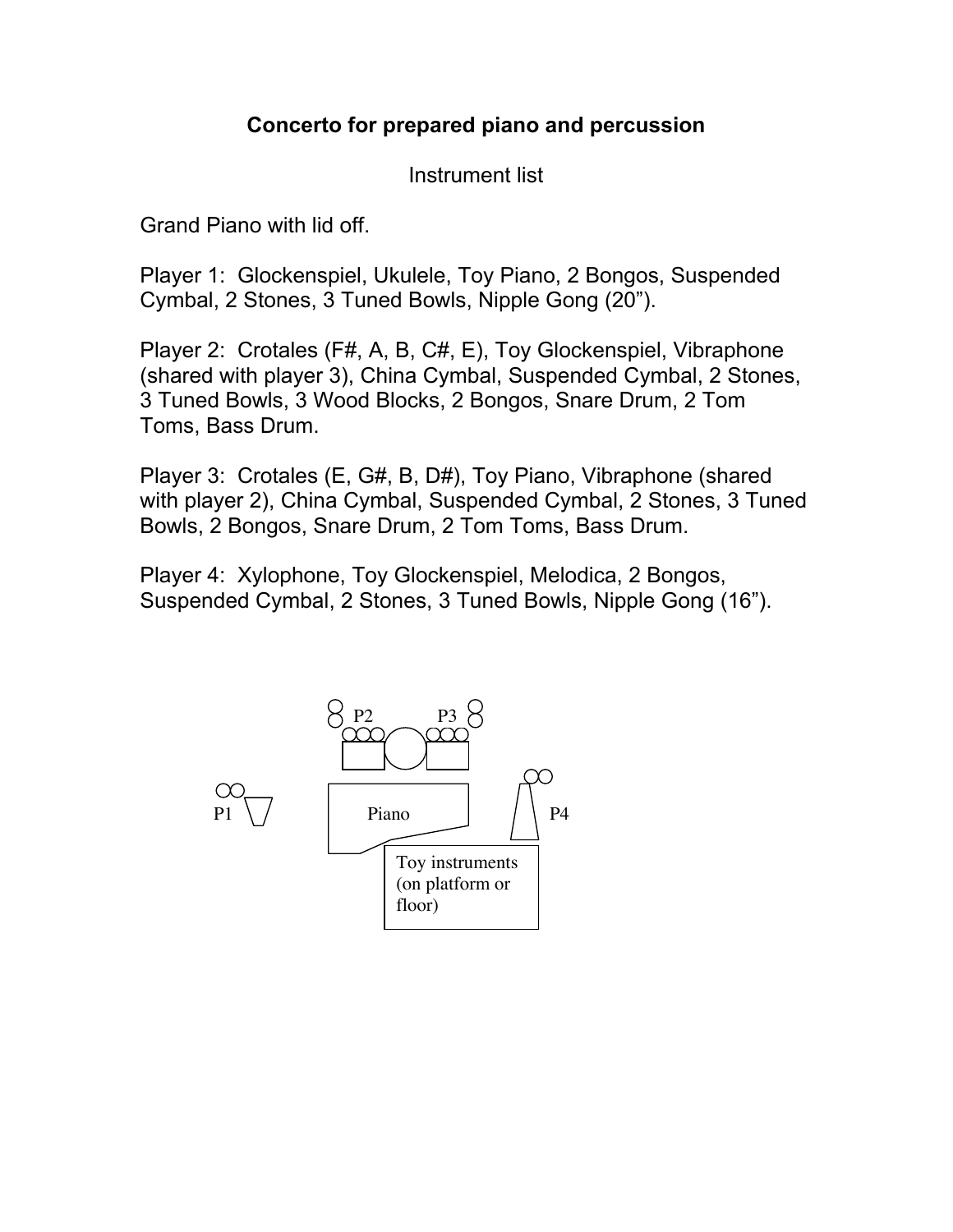## Instructions for preparing the piano



Use strips of 80 gsm paper approximately 4 x 8 cm. Lace the strips under the middle string (for treble pitches), or one double or single string (for bass pitches). The upper octave should be a sharp, biting attack. Middle and lower register pitches should have a buzzing quality.



Use strips of flat rubber elastic approximately 2.5 cm wide and 1 mm thick. Lace the strips under the middle string (for treble pitches), or one double or single string (for bass pitches). These notes should have a muted quality, and a plucked quality to the attack.



Use wood screws approximately 4 cm long, fitting snugly between the strings. Screw one screw between two of the three treble strings and carefully slide the screw along the string to tune the undertone. The sound quality consists of the original (higher) pitch, the (lower) undertone, and a slight buzz.



Use wood screws (as above) or machine bolts 3-4mm x 2.5 cm, fitting snugly between the strings. Place two screws in the two gaps between each set of three strings, to produce a gong like sound consisting only of the l ower undertone (and any resultant harmonics).



Use cardboard pieces 2 x 4 x .5 cm. Place pieces in the two gaps betweeneach set of three strings. Use as many pieces as necessary for a snug fit to produce the given undertone.



Use bolts .6 x 4 cm coated in electrical tape, or rubber strips approximately 2 mm x 4 cm. Place the bolts between double strings, or lace the strips between single strings at the node of the fifth harmonic.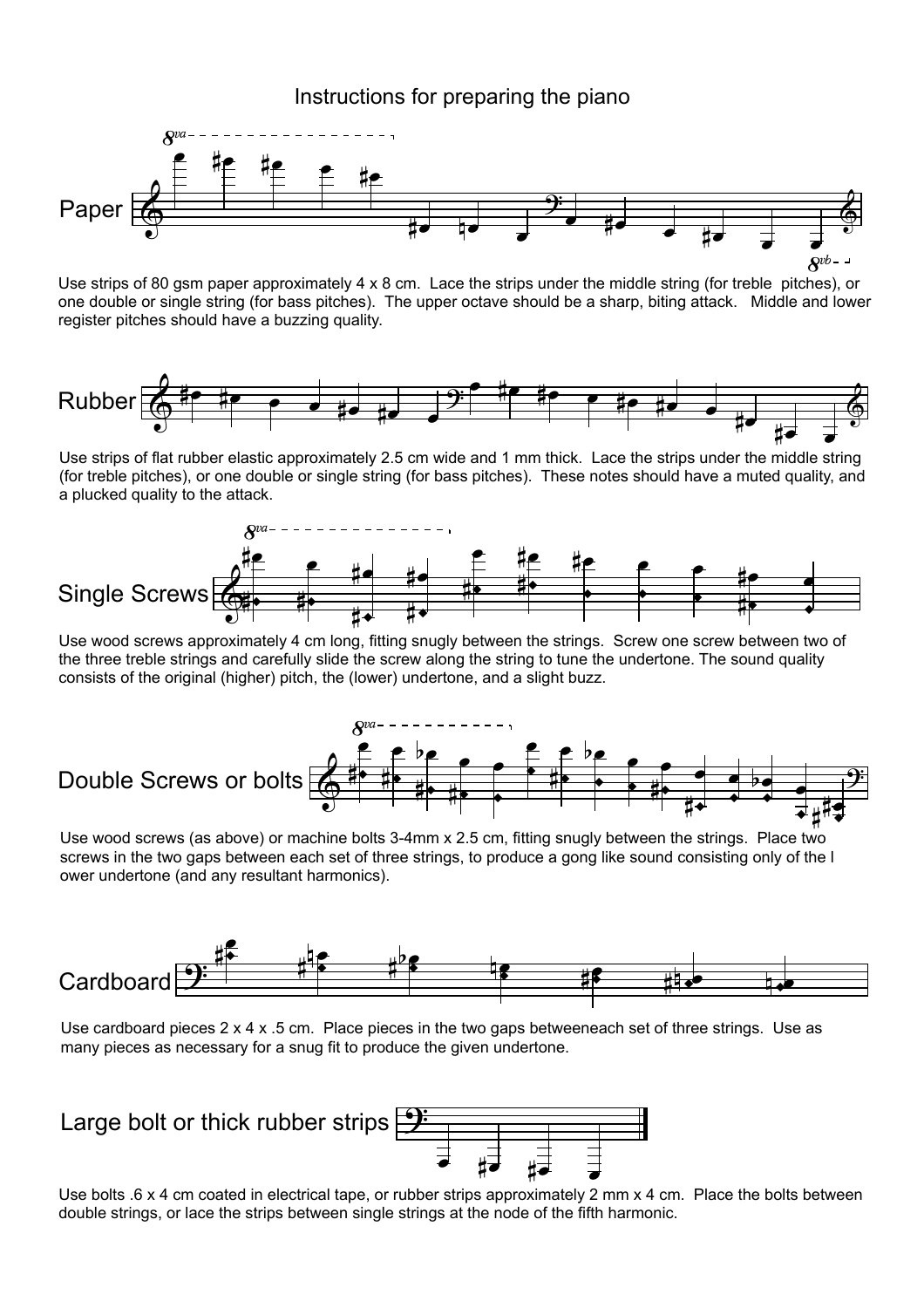## Concerto for Prepared Piano and Percussion

Commissioned by the Queensland Conservatorium Griffith University on the occasion of its 50th Anniversary (1957-2007). This commission has been made possible through the generosity of Bruce & Jocelyn Wolfe.

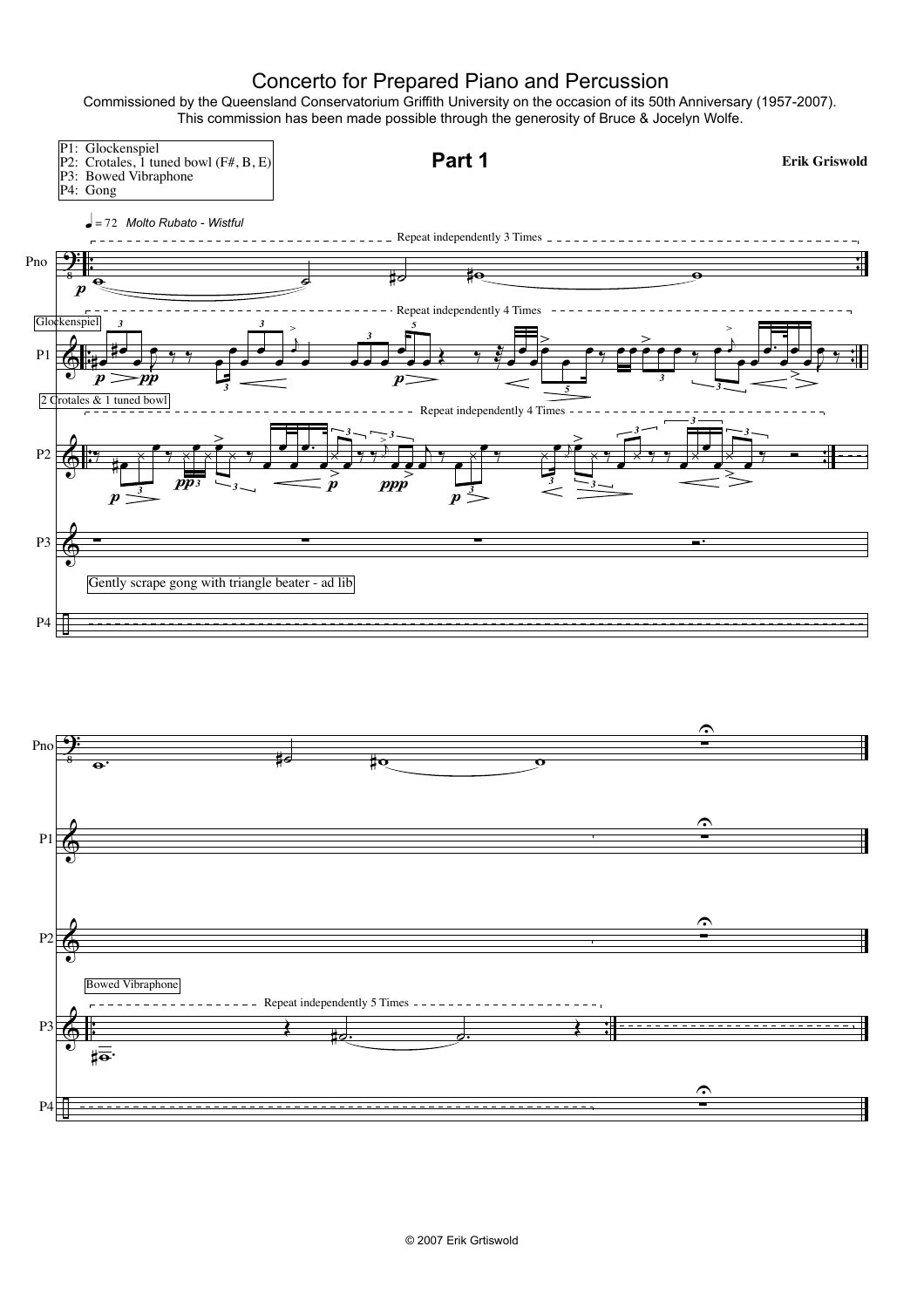**Part 2 Existendial Expanding Exist** Griswold



© 2007 Erik Grtiswold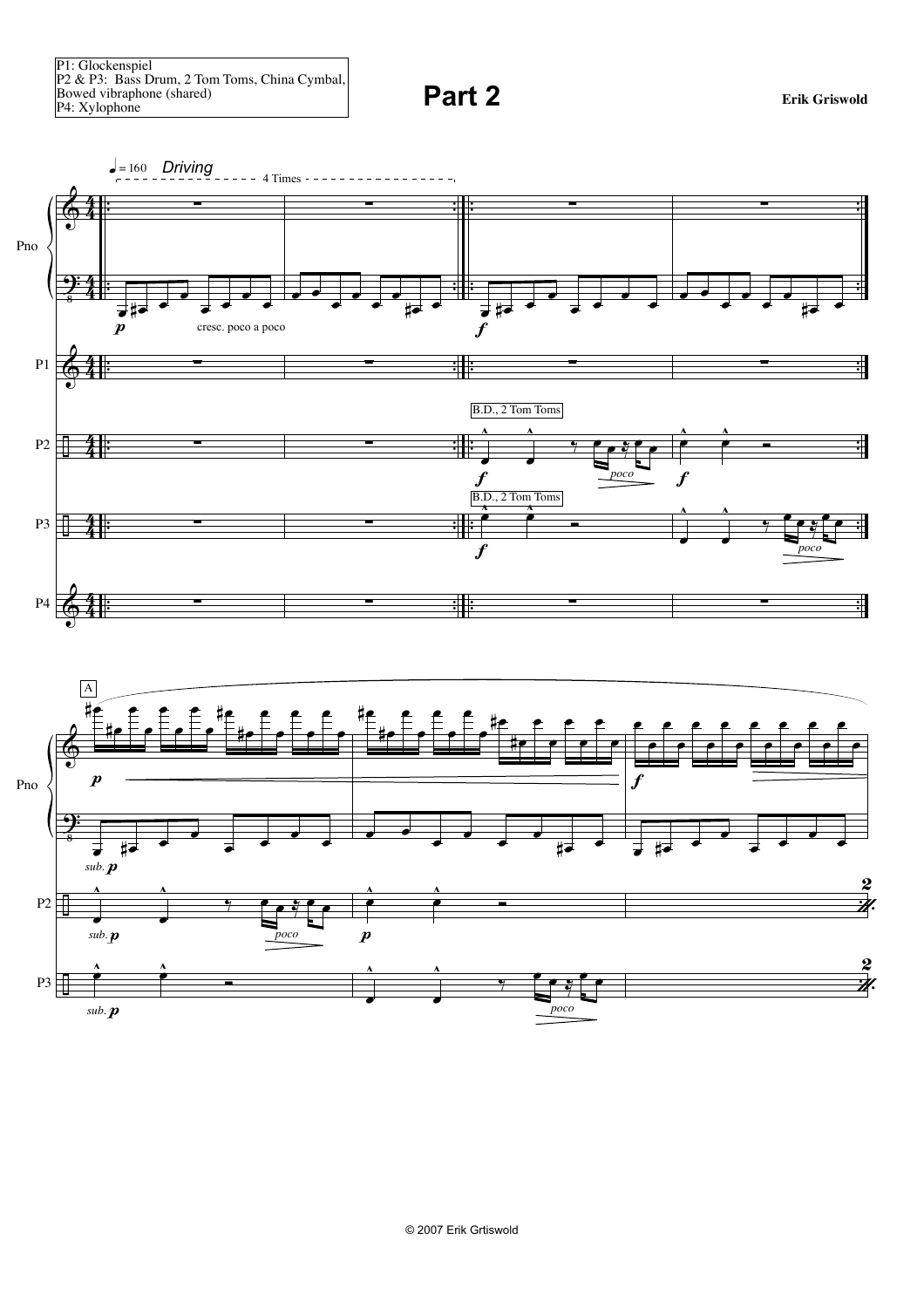

dim. poco a poco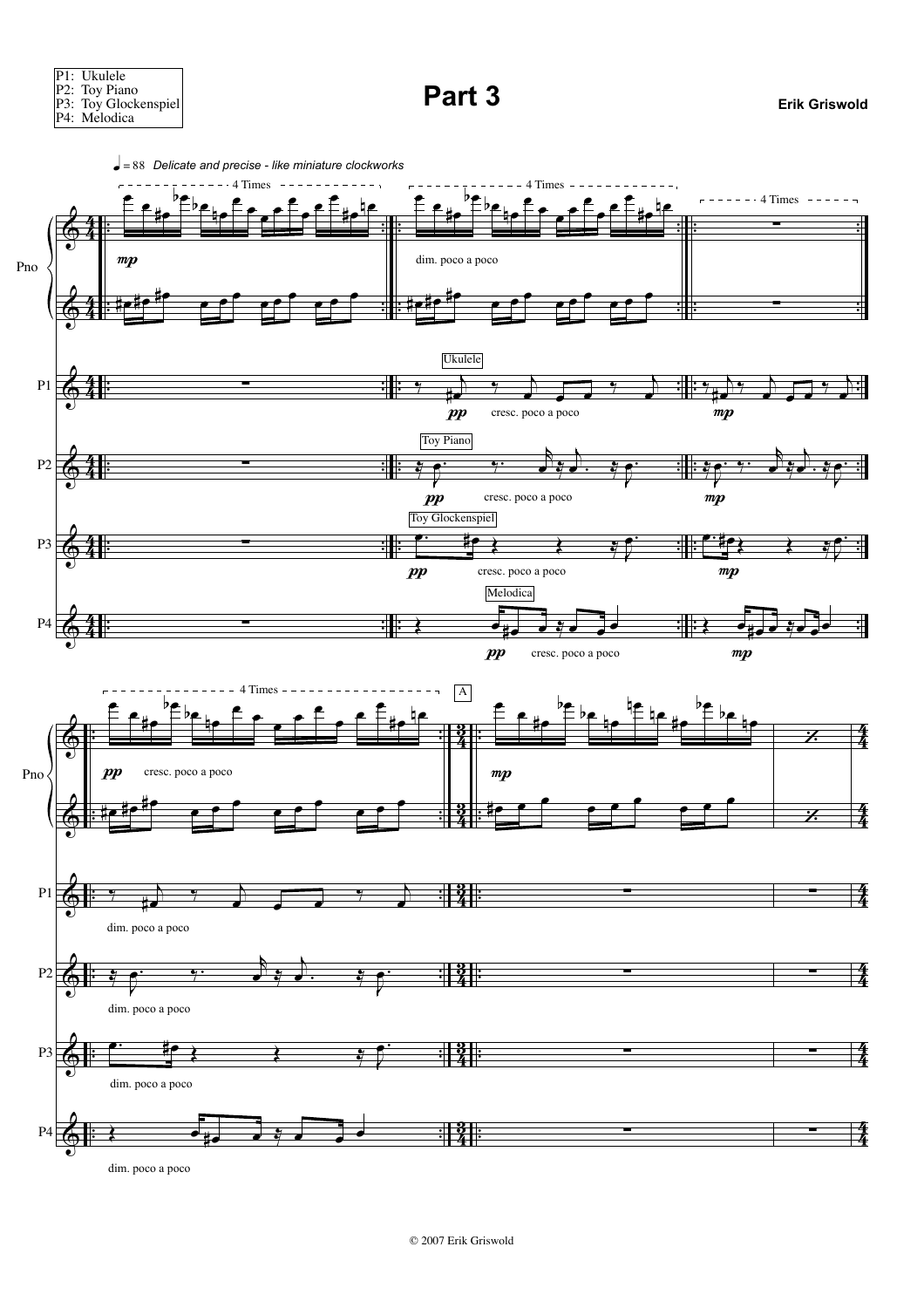P1 & 4: 2 Bongos, Suspended Cymbal, 2 Stones, 3 Tuned Bowls, Gong P 2 & 3: 2 Bongos, Suspended Cymbal, 2 Stones, 3 Tuned Bowls, 3 W.B., Bass Drum





 $\boldsymbol{p}$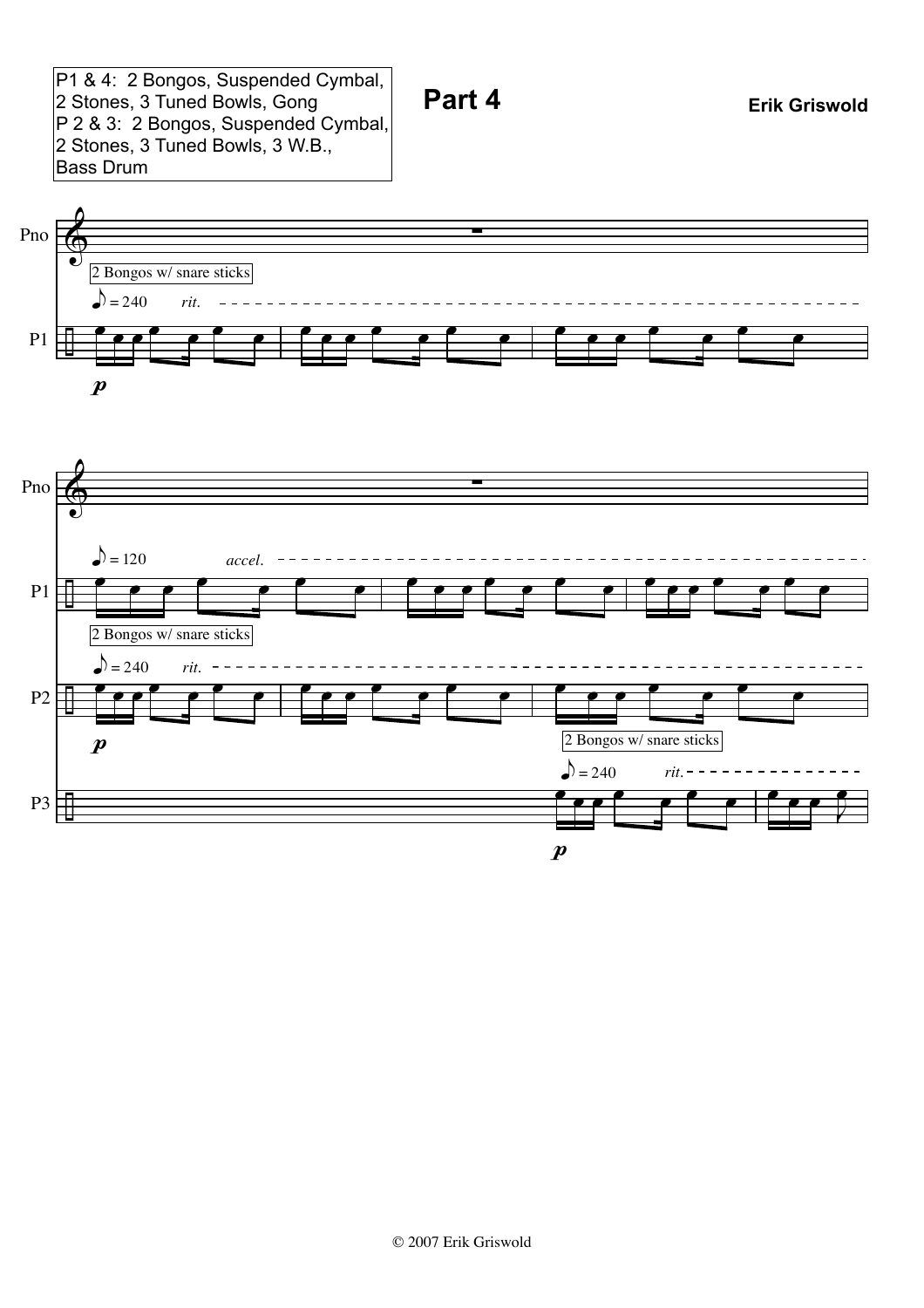P1: Glockenspiel P2 & 3: Tom Tom, Bass Drum China Cymbal, Bowed Vibraphone (shared)

**Part 5 Existing Evaluation Exist** Griswold